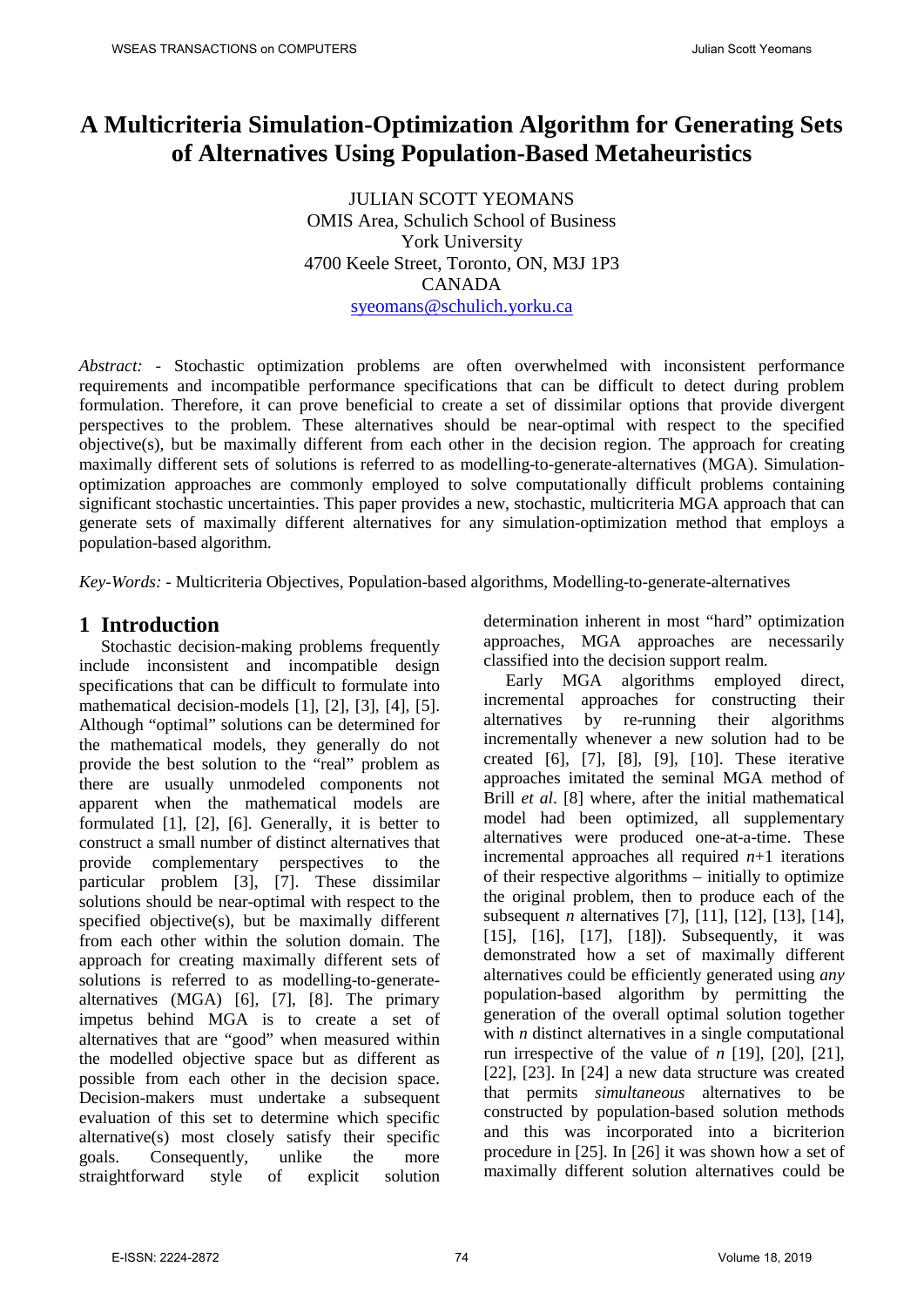generated by extending several earlier MGA techniques into stochastic optimization.

In this study, a new multicriteria, objective is created that combines the data structure into the simultaneous solution approach to create a new stochastic MGA algorithm. The max-sum components of the objective produce a maximum distance between alternatives by ensuring that the total deviation between all of the variables in all of the alternatives is collectively large. This does not, however, preclude the occurrence of relatively small (or zero) deviations between certain individual variables within certain solutions. In contrast, maxmin objectives force a maximum distance between every variable over all solutions. By considering the multiple objectives simultaneously, the alternatives created can be forced as far apart as possible for all variables in general and the closest distance in the worst case between any solutions will never be less than the value obtained for the max-min objective. This stochastic MGA algorithmic approach proves to be extremely computationally efficient.

#### **2 Modelling to Generate Alternatives**

Mathematical optimization has focused almost entirely on generating single optimal solutions to single-objective problems or producing sets of noninferior solutions to multi-objective constructions [2], [5], [8]. While such conventions may create solutions to the derived mathematical formulations, whether these outputs are the best solutions to the "real" problems remains debatable [1], [2], [6], [8]. With many complex, "real world" decision situations, there are numerous system specifications that can never be incorporated into the problem formulation [1], [5]. Moreover, it may not be possible to explicitly account for all of the subjective requirements as there are frequently numerous adversarial stakeholders and incompatible design components to address. Thus, most subjective features unavoidably remain unquantified and unmodelled in the mathematical decision models. This regularly occurs when conclusions are made based not only upon modelled objectives, but also upon more incongruent stakeholder preferences and socio-political-economic goals [7]. Several incongruent modelling dualities are illustrated in [6], [8], [9], and [10].

When unmodelled objectives and unquantified issues exist, non-conventional methods are needed to not only search the decision region for noninferior sets of solutions, but to also explore the decision region for alternatives that are clearly *suboptimal* to the modelled problem. Namely, any search for alternatives to problems known or suspected to contain unmodelled components must concentrate not only on a non-inferior set of solutions, but also necessarily on an explicit exploration of the problem's inferior solution space.

To demonstrate the implications of unmodelled objectives in a decision search, assume that an optimal solution for a maximization problem is *X*\* with objective value *Z1*\* [24]. Suppose a second, unquantified, maximization objective *Z2* exists that represents some "politically acceptable" factor. Assume that the solution,  $X^a$ , belonging to the 2objective noninferior set, exists that corresponds to a best compromise solution if both objectives could have been simultaneously considered. Although *Xa* would be considered as the best solution to the real problem, in the actual mathematical model it would appear inferior to solution  $X^*$ , since  $ZI^* \leq ZI^*$ . Therefore, when unquantified components are included in the decision-making process, inferior decisions to the mathematically modelled problem could be optimal to the underlying "real" problem. Thus, when unquantified issues and unmodelled objectives could exist, alternative solution procedures are required to not only explore the decision domain for noninferior solutions to the modelled problem, but also to concurrently search the decision domain for inferior solutions. Population-based algorithms permit concurrent searches throughout a decision space and prove to be particularly proficient solution methods.

The primary task of MGA is to create a workable set of options that are quantifiably good with respect to all modelled objectives, yet are as different as possible from each other within the solution space. By accomplishing this requirement, the resulting set of alternatives is able to provide truly different perspectives that perform similarly with respect to the known modelled objective(s) yet very differently with respect to various potentially unmodelled aspects. By creating these good-but-different solutions, the decision-makers are able to explore potentially desirable qualities within the alternatives that might be able to satisfy the unmodelled objectives to varying degrees of stakeholder acceptability.

To motivate the MGA process, it is necessary to more formally characterize the mathematical definition of its goals [6], [7]. Assume that the optimal solution to an original mathematical model is  $X^*$  with corresponding objective value  $Z^* =$  $F(X^*)$ . The resultant difference model can then be solved to produce an alternative solution, *X*, that is maximally different from *X\**: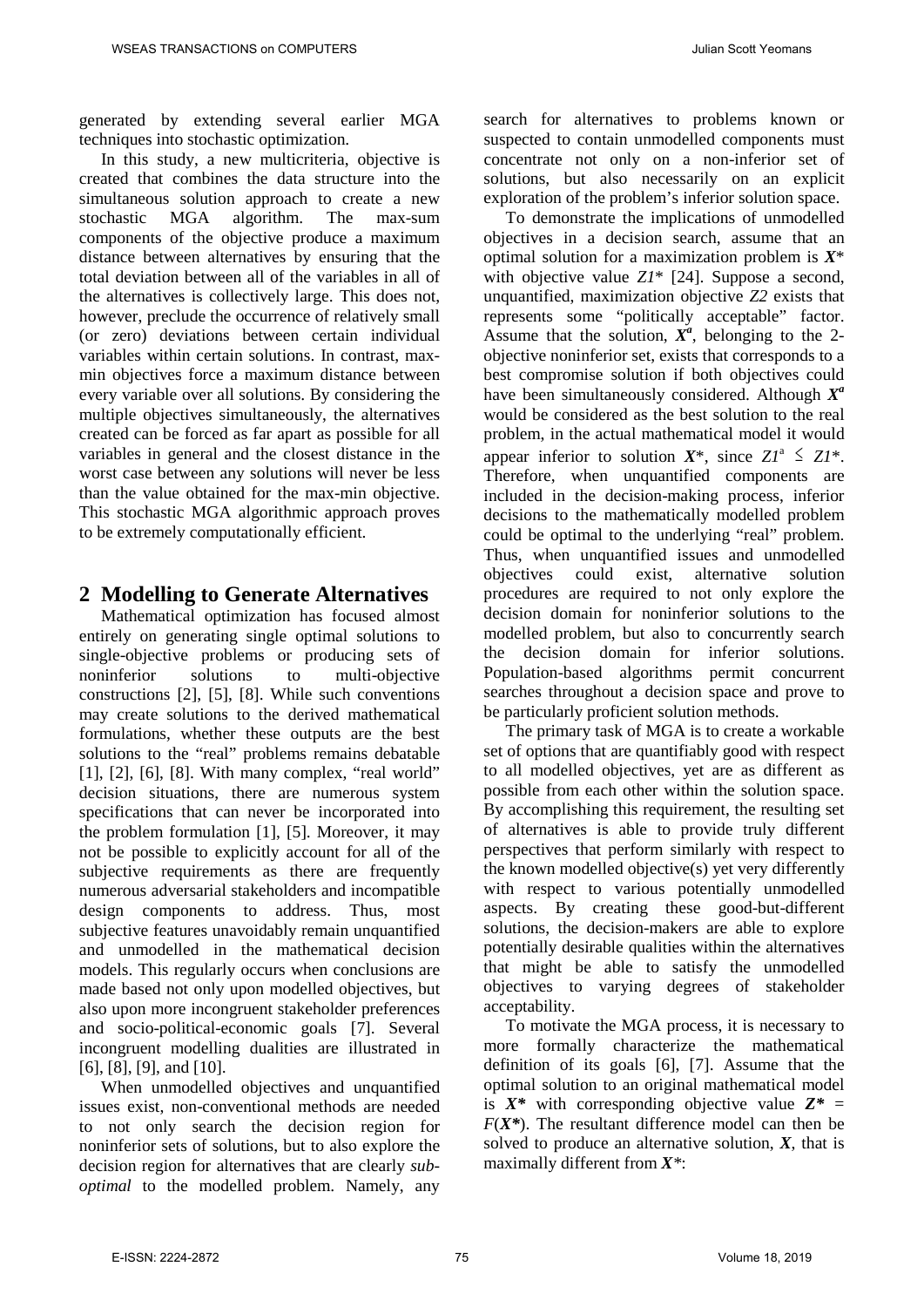$$
\text{Maximize} \quad \Delta\left(X, X^*\right) = \text{Min} \ |X_i - X_i^*| \qquad (1)
$$

Subject to:  $X \in D$  (2)

$$
/ F(X) - Z^* / \leq T \tag{3}
$$

where  $\Delta$  represents an appropriate difference function (shown in (1) as an absolute difference) and *T* is a tolerance target relative to the original optimal objective value *Z\**. *T* is a user-specified limit that determines what proportion of the inferior region needs to be explored for acceptable alternatives. This difference function concept can be extended into a difference measure between any *set of alternatives* by replacing *X\** in the objective of the maximal difference model and calculating the overall minimum absolute difference (or some other function) of the pairwise comparisons between corresponding variables in each pair of alternatives – subject to the condition that each alternative is feasible and falls within the specified tolerance constraint.

The population-based MGA procedure to be introduced is designed to generate a pre-determined small number of close-to-optimal, but maximally different alternatives, by adjusting the value of *T* and solving the corresponding maximal difference problem instance by exploiting the population structure of the algorithm. The survival of solutions depends upon how well the solutions perform with respect to the problem's originally modelled objective(s) and simultaneously by how far away they are from all of the other alternatives generated in the decision space.

### **3 Simulation-Optimization for Stochastic Optimization**

Finding optimal solutions to large stochastic problems proves complicated when numerous system uncertainties must be directly incorporated into the solution procedures ([27], [28], [29], [30]). *Simulation-Optimization* (SO) is a broadly defined family of stochastic solution approaches that combines simulation with an underlying optimization component for optimization ([27]). In SO, all unknown objective functions, constraints, and parameters are replaced by simulation models in which the decision variables provide the settings under which simulation is performed.

The general steps of SO can be summarized in the following fashion ([28], [31]). Suppose the mathematical model of the optimization problem contains *n* decision variables,  $X_i$ , represented in the vector  $X = [X_1, X_2, \ldots, X_n]$ . If the objective

function is expressed by *F* and the feasible region is designated by *D*, then the mathematical programming problem is to optimize  $F(X)$  subject to  $X \in D$ . When stochastic conditions exist, values for the objective and constraints can be determined by simulation. Any solution comparison between two different solutions *X1* and *X2* requires the evaluation of some statistic of *F* modelled with *X1* compared to the same statistic modelled with *X2* ([27], [32]). These statistics are calculated by simulation, in which each  $X$  provides the decision variable settings employed in the simulation. While simulation provides a means for comparing results, it does not provide the mechanism for determining optimal solutions to problems. Hence, simulation cannot be used independently for stochastic optimization.

Since all measures of system performance in SO are stochastic, every potential solution, *X*, must be calculated through simulation. Because simulation is computationally intensive, an optimization algorithm is employed to guide the search for solutions through the problem's feasible domain in as few simulation runs as possible ([29], [32]). As stochastic system problems frequently contain numerous potential solutions, the quality of the final solution could be highly variable unless an extensive search has been performed throughout the entire feasible region. A stochastic SO approach contains two alternating computational phases; (i) an "evolutionary" module directed by some optimization (frequently a metaheuristic) method and (ii) a simulation module ([33]). Because of the stochastic components, all performance measures are necessarily statistics calculated from the responses generated in the simulation module. The quality of each solution is found by having its performance criterion, *F*, evaluated in the simulation module. After simulating each candidate solution, their respective objective values are returned to the evolutionary module to be utilized in the creation of ensuing candidate solutions. Thus, the evolutionary module aims to advance the system toward improved solutions in subsequent generations and ensures that the solution search does not become trapped in some local optima. After generating new candidate solutions in the evolutionary module, the new solution set is returned to the simulation module for comparative evaluation. This alternating, two-phase search process terminates when an appropriately stable system state (i.e. an optimal solution) has been attained. The optimal solution produced by the procedure is the single best solution found throughout the course of the entire search process ([33]).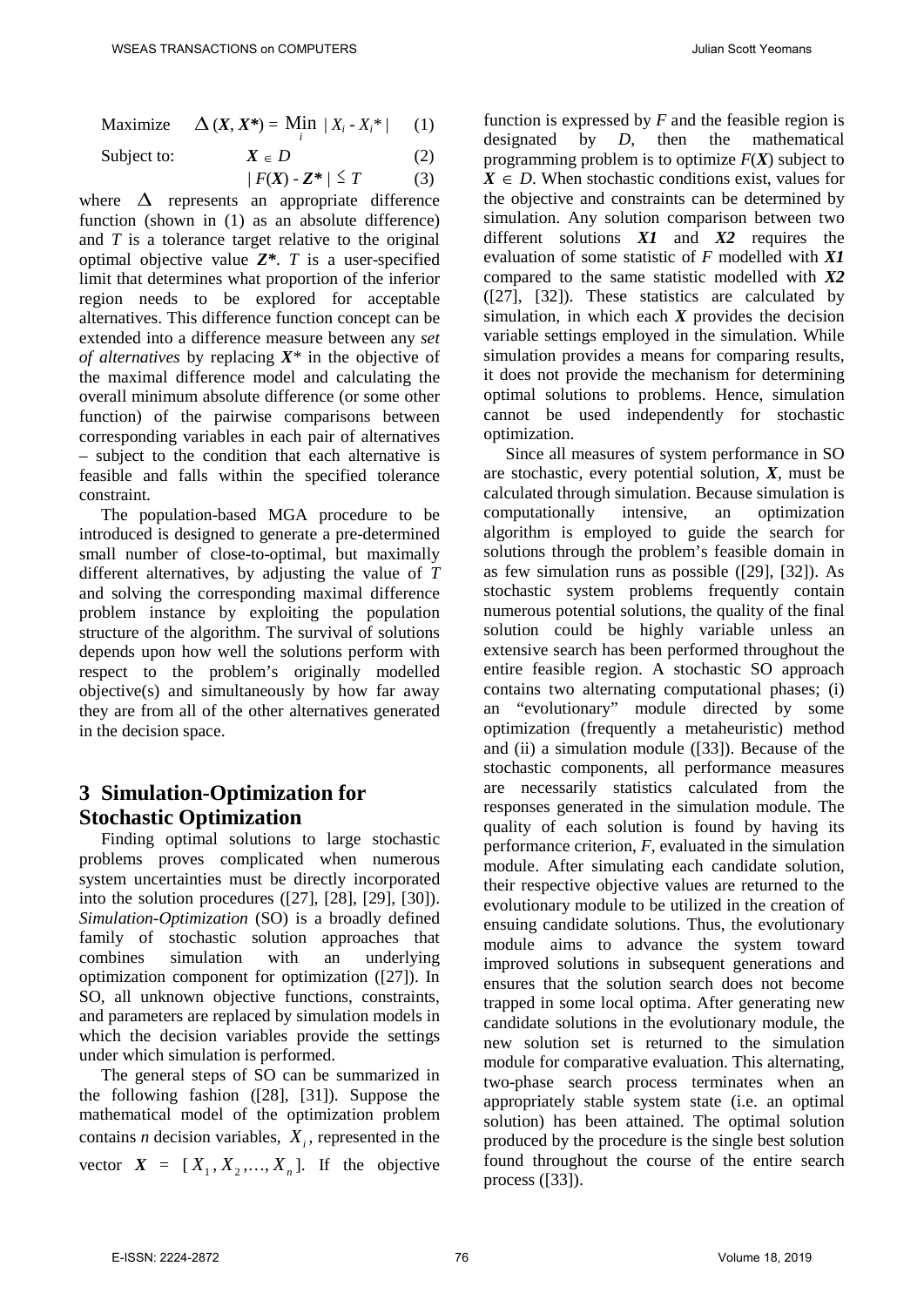Population-based algorithms are conducive to SO searches because the complete set of candidate solutions maintained in their populations permit searches to be undertaken throughout multiple sections of the feasible region, concurrently. For population-based optimization methods, the evolutionary phase evaluates the entire current population of solutions during each generation of the search and evolves from a current population to a subsequent one. A primary characteristic of population-based procedures is that better solutions in a current population possess a greater likelihood for survival and progression into the subsequent population.

It has been shown that SO can be used as a very computationally intensive, stochastic MGA technique ([32], [34]). However, because of the very long computational runs, several approaches to accelerate the search times and solution quality of SO have been examined subsequently [31]. The next section provides an MGA algorithm that incorporates stochastic uncertainty using SO to much more efficiently generate sets of maximally different solution alternatives.

## **4 Population-based, Multicriteria MGA Algorithm**

In this section, a data structure is introduced that permits a multicriteria MGA solution approach via any population-based algorithm [24]. Suppose that it is desired to be able to produce *P* alternatives that each possess *n* decision variables and that the population algorithm is to possess *K* solutions in total. That is, each solution is to contain one set of *P* maximally different alternatives. In this representation, let  $Y_k$ ,  $k = 1,..., K$ , represent the  $k^{th}$ solution which is made up of one complete set of *P* different alternatives. Namely, if  $X_{kp}$  is the  $p^{th}$ alternative,  $p = 1, \ldots, P$ , of solution  $k, k = 1, \ldots, K$ , then  $Y_k$  can be represented as

$$
\mathbf{Y}_k = [\mathbf{X}_{k1}, \mathbf{X}_{k2}, \dots, \mathbf{X}_{kP}]. \tag{4}
$$

If  $X_{kjq}$ ,  $q = 1,..., n$ , is the  $q^{th}$  variable in the  $j^{th}$ alternative of solution k, then

$$
X_{kj} = (X_{kj1}, X_{kj2}, \ldots, X_{kjn}). \tag{5}
$$

Consequently, an entire population, *Y*, comprised of *K* different sets of *P* alternatives can be written in vector form as,

$$
Y' = [Y_1, Y_2, ..., Y_K].
$$
 (6)

The following population-based MGA method produces a pre-determined number of close-tooptimal, but maximally different alternatives, by modifying the value of the bound *T* in the maximal difference model and using any population-based metaheuristic to solve the corresponding, maximal difference problem. The multicriteria MGA algorithm that follows constructs a pre-determined number of maximally different, near-optimal alternatives, by modifying the bound value *T* in the maximal difference model and using any population-based technique to solve the corresponding maximal difference problem. Each solution in the population comprises one set of *p* different alternatives. By exploiting the coevolutionary aspects within the metaheuristic, the algorithm collectively evolves each solution toward sets of different local optima within the solution space. In this process, each desired solution alternative undergoes the common search procedure of the metaheuristic. However, the survival of solutions depends upon both how well the solutions perform with respect to the modelled objective(s) and by how far away they are from all of the other alternatives generated in the decision space.

A straightforward process for generating alternatives solves the maximum difference model iteratively by incrementally updating the target *T* whenever a new alternative needs to be produced and then re-solving the resulting model [24]. This iterative approach parallels the original Hop, Skip, and Jump (HSJ) MGA algorithm of Brill *et al*. [8] in which the alternatives are created one-by-one through an incremental adjustment of the target constraint. While this approach is straightforward, it entails a repetitive execution of the optimization algorithm [7], [12], [13]. To improve upon the stepwise HSJ approach, a concurrent MGA technique was subsequently designed based upon co-evolution ([13], [15], [17]). In a co-evolutionary approach, pre-specified stratified subpopulation ranges within an algorithm's overall population are established that collectively evolve the search toward the specified number of maximally different alternatives. Each desired solution alternative is represented by each respective subpopulation and each subpopulation undergoes the common processing operations of the procedure. The survival of solutions in each subpopulation depends simultaneously upon how well the solutions perform with respect to the modelled objective(s) and by how far away they are from all of the other alternatives. Consequently, the evolution of solutions in each subpopulation toward local optima is directly influenced by those solutions contained in all of the other subpopulations, which forces the concurrent co-evolution of each subpopulation towards good but maximally distant regions within the decision space according to the maximal difference model [7]. Co-evolution is also much more efficient than a sequential HSJ-style approach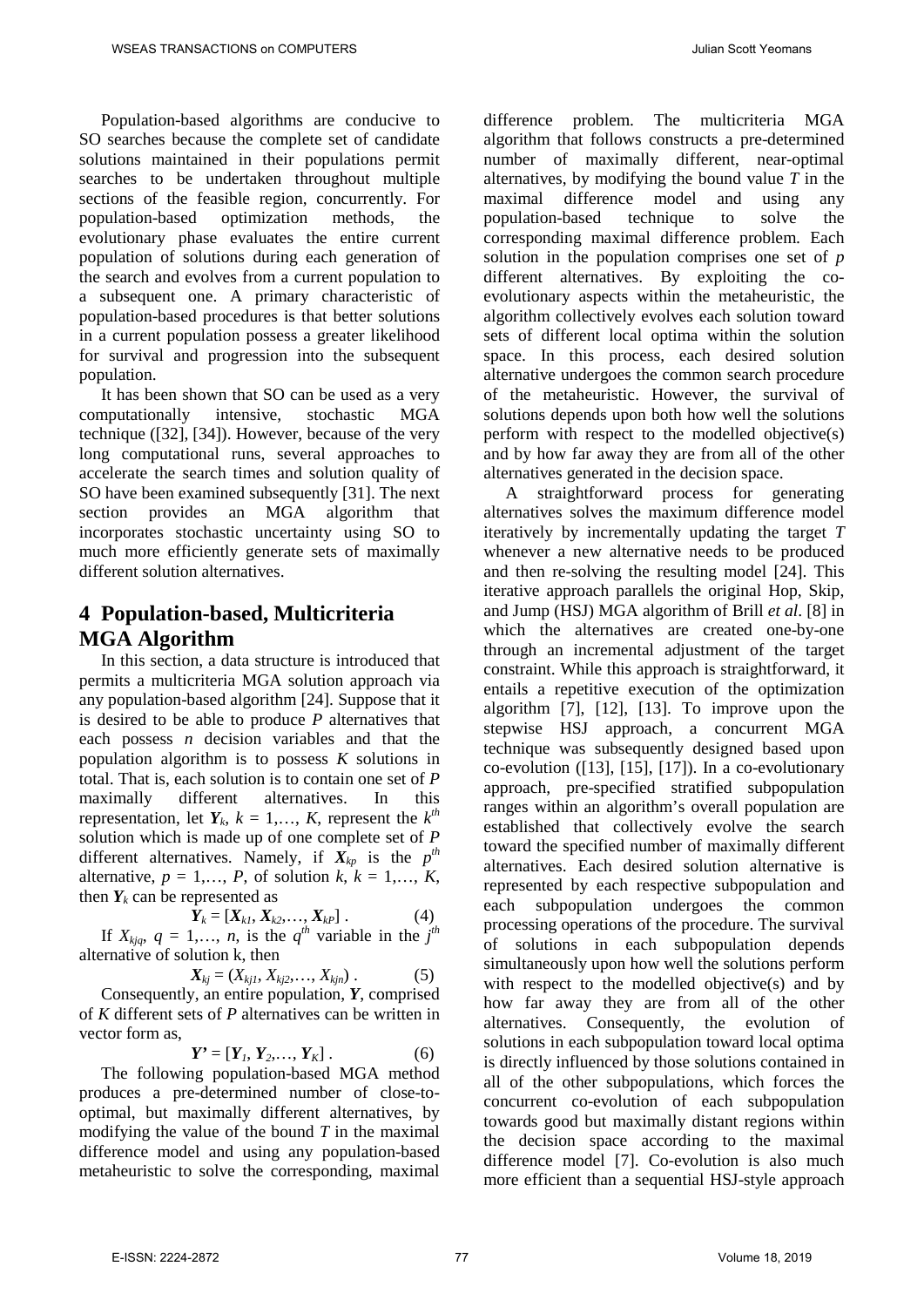in that it exploits the inherent population-based searches to concurrently generate the entire set of maximally different solutions using only a single population [12], [17].

While concurrent approaches can exploit population-based algorithms, co-evolution can only occur within each of the stratified subpopulations. Consequently, the maximal differences between solutions in different subpopulations can only be based upon aggregate subpopulation measures. Conversely, in the following simultaneous MGA algorithm, each solution in the population contains exactly one entire set of alternatives and the maximal difference is calculated only for that particular solution (i.e. the specific alternative set contained within that solution in the population). Hence, by the evolutionary nature of the populationbased search procedure, in the subsequent approach, the maximal difference is simultaneously calculated for the specific set of alternatives considered within each specific solution – and the need for concurrent subpopulation aggregation measures is avoided.

Using the data structure terminology, the steps for the stochastic multicriteria MGA algorithm are as follows ([14], [19], [20], [21], [22], [23], [24]). It should be readily apparent that the stratification approach employed by this method can be easily modified for any population-based algorithm.

*Preliminary Step*. In this initialization step, solve the original optimization problem to determine the optimal solution, *X\**. Based upon the objective value  $F(X^*)$ , establish *P* target values. *P* represents the desired number of maximally different alternatives to be generated within prescribed target deviations from the *X\**. Note: The value for *P* has to have been set *a priori* by the decision-maker.

Without loss of generality, it is possible to forego this step and to use the algorithm to find  $X^*$  as part of its solution processing in the subsequent steps. However, this significantly increases the number of iterations of the computational procedure and the initial stages of the processing become devoted to finding *X\** while the other elements of each population solution are retained as essentially "computational overhead".

*Step 1*. Create the initial population of size *K* in which each solution is divided into *P* equally-sized partitions. The size of each partition corresponds to the number of variables for the original optimization problem.  $X_{kp}$  represents the  $p^{th}$  alternative,  $p =$ 1,...,*P*, in solution  $Y_k$ ,  $k = 1,...,K$ .

*Step 2*. In each of the *K* solutions, evaluate each  $X_{kp}$ ,  $p = 1,...,P$ , using the simulation module with respect to the modelled objective. Alternatives meeting their target constraint and all other problem constraints are designated as *feasible*, while all other alternatives are designated as *infeasible*. A solution can only be designated as feasible if all of the alternatives contained within it are feasible.

*Step 3*. Apply an appropriate elitism operator to each solution to rank order the best individuals in the population. The best solution is the feasible solution containing the most distant set of alternatives in the decision space (the distance measures are defined in Step 5).

Note: Because the best-solution-to-date is always retained in the population throughout each iteration, at least one solution will always be feasible. Furthermore, a feasible solution based on the initialization step can be constructed using *P* repetitions of *X\**.

*Step 4*. Stop the algorithm if the termination criteria (such as maximum number of iterations or some measure of solution convergence) are met. Otherwise, proceed to Step 5.

*Step 5*. For each solution  $Y_k$ ,  $k = 1,..., K$ , calculate *R* Max-Min and/or Max-Sum distance measures,  $D^r_k$ ,  $r = 1,..., R$ , between all of the alternatives contained within the solution.

As an illustrative example for calculating the multicriteria distance measures, compute *:* 

$$
D^{1}_{\phantom{1}k}=\,\Delta^{1}\,(\,X_{ka},X_{kb})=\,\operatornamewithlimits{Min}_{a,b,q}\,\mid X_{kaq}-X_{kbq}\mid,
$$

$$
a=1,\ldots,P,\,b=1,\ldots,P,\,q=1,\ldots,n,\,\,(7)
$$

. (9)

$$
D_k^2 = \Delta^2 (X_{ka}, X_{kb})
$$
  
=  $\sum_{a=1to^P} \sum_{b=1to^P} \sum_{b=1...P} |X_{kaq} - X_{kbq}|$ . (8) and

$$
D_{k}^{3} = \Delta^{3} (X_{ka}, X_{kb})
$$
  
=  $\sum_{a=1toP} \sum_{b=1toP} \sum_{b=1:0P} \sum_{q=1...n} (X_{kaq} - X_{kbq})^{2}$ .

 $D^1_k$  denotes the minimum absolute distance,  $D^2_k$ represents the overall absolute deviation, and  $D^3$ determines the overall quadratic deviation between all of the alternatives contained within solution *k*.

Alternatively, the distance functions could be calculated using some other appropriately defined measures.

*Step 6*. Let  $D_k = G(D^l_k, D^2_k, D^3_k, ..., D^R_k)$ represent the multicriteria objective for solution *k*. Rank the solutions according to the distance measure  $D_k$  objective – appropriately adjusted to incorporate any constraint violation penalties for infeasible solutions. The goal of maximal difference is to force alternatives to be as far apart as possible in the decision space from the alternatives of each of the partitions within each solution This step orders the specific solutions by those solutions which contain the set of alternatives which are most distant from each other.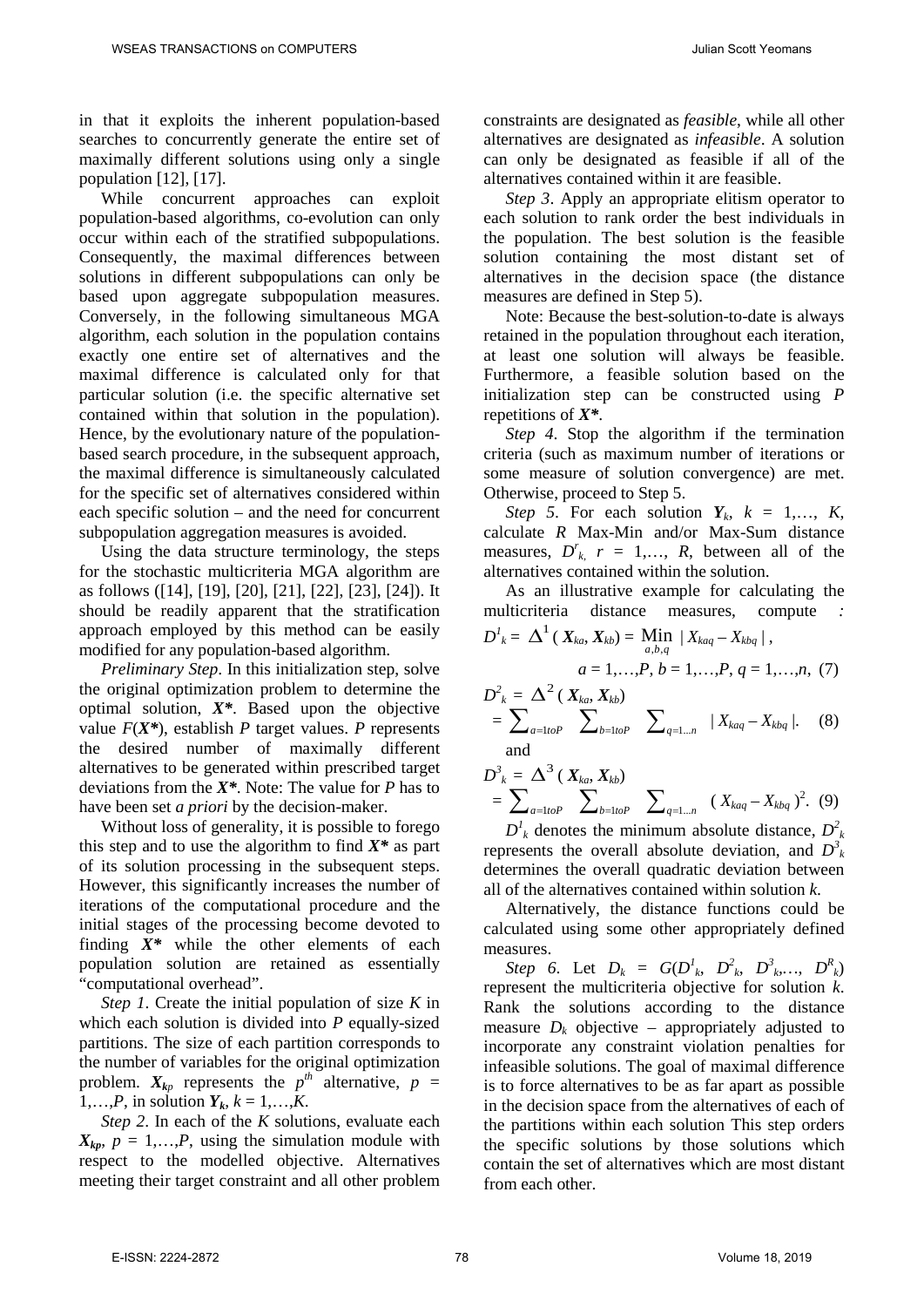*Step 7*. Apply appropriate metaheuristic "change operations" to each solution within the population and return to Step 2.

#### **5 Conclusion**

Complex problem solving inherently involves complicated performance components that are confounded by unquantifiable requirements and incongruent performance objectives. These decision environments frequently contain incompatible design specifications that are problematic – if not impossible – to incorporate when ancillary decision support models are constructed. Invariably, there are unmodelled elements, not apparent during model formulation, that can significantly affect the adequacy of its solutions. These confounding features require the decision-makers to integrate numerous uncertainties into their solution process before an ultimate solution can be determined. Faced with such inconsistencies, it is unlikely that any single solution can simultaneously satisfy all ambiguous system requirements without significant compromises. Therefore, any decision support approach must somehow address these complicating facets in some way, while simultaneously being flexible enough to condense the potential effects within the intrinsic planning incongruities.

This paper has provided a new stochastic multicriteria approach and an updated MGA procedure that directs stochastic SO search processes. This new computationally efficient MGA method establishes how population-based algorithms can simultaneously construct entire sets of close-to-optimal, maximally different alternatives by exploiting the evolutionary characteristics of any population-based solution approach. In this MGA role, the multicriteria objective can efficiently generate the requisite set of dissimilar alternatives, with each generated solution providing an entirely different outlook to the problem. The max-sum criteria ensure that the distances between the alternatives created by this algorithm are good in general, while the max-min criteria ensure that the distances between the alternatives are good in the worst case. Since population-based procedures can be applied to a wide range of problem types, the practicality of this stochastic multicriteria MGA approach can be extended to wide range of "real world" planning situations. Such extensions will be examined in future research.

*References:*

- [1] M. Brugnach, A. Tagg, F. Keil, and W.J. De Lange, Uncertainty matters: computer models at the science-policy interface, *Water Resources Management*, Vol. 21, 2007, pp. 1075-1090.
- [2] J.A.E.B. Janssen, M.S. Krol, R.M.J. Schielen, and A.Y. Hoekstra, The effect of modelling quantified expert knowledge and uncertainty information on model-based decision making, *Environmental Science and Policy*, Vol. 13, No. 3, 2010, pp. 229-238.
- [3] M. Matthies, C. Giupponi, and B. Ostendorf, Environmental decision support systems: Current issues, methods and tools, *Environmental Modelling and Software*, Vol. 22, No. 2, 2007, pp. 123-127.
- [4] H.T. Mowrer, Uncertainty in natural resource decision support systems: Sources, interpretation, and importance, *Computers and Electronics in Agriculture*, Vol. 27, No. 1-3, 2000, pp. 139-154.
- [5] W.E. Walker, P. Harremoes, J. Rotmans, J.P. Van der Sluis, M.B.A.P. Van Asselt, Janssen, and M.P. Krayer von Krauss, Defining uncertainty – a conceptual basis for uncertainty management in model-based decision support, *Integrated Assessment*, Vol. 4, No. 1, 2003, pp. 5-17.
- [6] D.H. Loughlin, S.R. Ranjithan, E.D. Brill, and J.W. Baugh, Genetic algorithm approaches for addressing unmodelled objectives in optimization problems, *Engineering Optimization*, Vol. 33, No. 5, 2001, pp. 549- 569.
- [7] J.S. Yeomans, and Y. Gunalay, Simulationoptimization techniques for modelling to generate alternatives in waste management planning, *Journal of Applied Operational Research*, Vol. 3, No. 1, 2011, pp. 23-35.
- [8] E.D. Brill, S.Y. Chang, and L.D. Hopkins, Modelling to generate alternatives: the HSJ approach and an illustration using a problem in land use planning, *Management Science*, Vol. 28, No. 3, 1982, pp. 221-235.
- [9] J.W. Baugh, S.C. Caldwell, and E.D. Brill, A mathematical programming approach for generating alternatives in discrete structural optimization, *Engineering Optimization*, Vol. 28, No. 1, 1997, pp. 1-31.
- [10] E.M. Zechman, and S.R. Ranjithan, Generating alternatives using evolutionary algorithms for water resources and environmental management problems, *Journal of Water*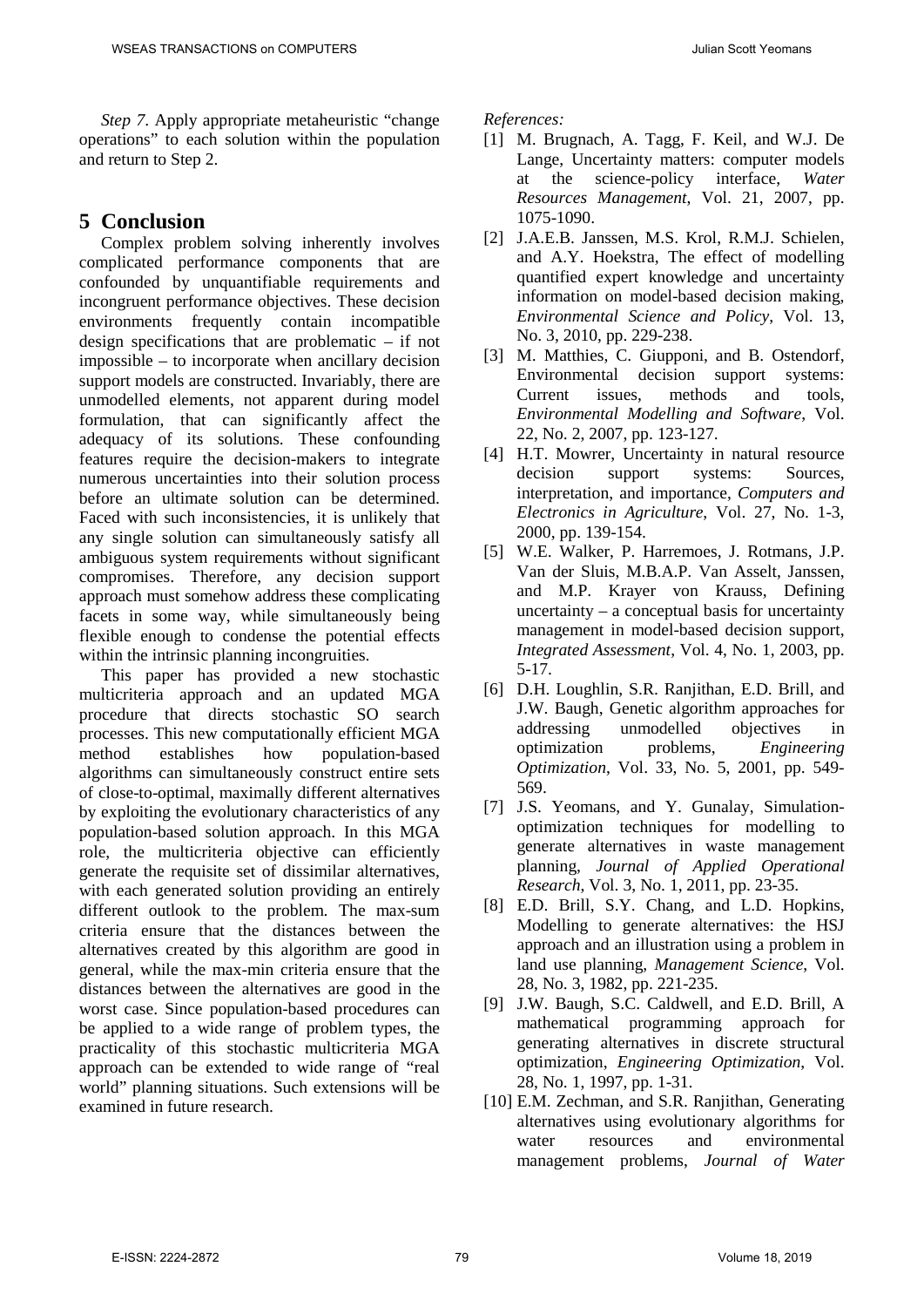*Resources Planning and Management*, Vol. 133, No. 2, 2007, pp. 156-165.

- [11] Y. Gunalay, J.S. Yeomans, and G.H. Huang, Modelling to generate alternative policies in highly uncertain environments: An application to municipal solid waste management planning, *Journal of Environmental Informatics*, Vol. 19, No. 2, 2012, pp. 58-69.
- [12] R. Imanirad, and J.S. Yeomans, Modelling to Generate Alternatives Using Biologically Inspired Algorithms, in X.S. Yang (Ed.), *Swarm Intelligence and Bio-Inspired Computation: Theory and Applications*, Elsevier, Amsterdam, 2013, pp. 313-333.
- [13] R. Imanirad, X.S. Yang, and J.S. Yeomans, A computationally efficient, biologically-inspired modelling-to-generate-alternatives method, *Journal on Computing*, Vol. 2, No. 2, 2012, pp. 43-47.
- [14] J.S. Yeomans, An Efficient Computational Procedure for Simultaneously Generating Alternatives to an Optimal Solution Using the Firefly Algorithm, in X.S. Yang (Ed.), *Nature-Inspired Algorithms and Applied Optimization*, Springer, New York, 2018, pp. 261-273.
- [15] R. Imanirad, X.S. Yang, and J.S. Yeomans, A co-evolutionary, nature-inspired algorithm for the concurrent generation of alternatives, *Journal on Computing*, Vol. 2, No. 3, 2012, pp. 101-106.
- [16] R. Imanirad, X.S. Yang, and J.S. Yeomans, Modelling-to-generate-alternatives via the firefly algorithm, *Journal of Applied Operational Research*, Vol. 5, No. 1, 2013, pp. 14-21.
- [17] R. Imanirad, X.S. Yang, and J.S. Yeomans, A Concurrent Modelling to Generate Alternatives Approach Using the Firefly Algorithm, *International Journal of Decision Support System Technology*, Vol. 5, No. 2, 2013, pp. 33-45.
- [18] R. Imanirad, X.S. Yang, and J.S. Yeomans, A biologically-inspired metaheuristic procedure for modelling-to-generate-alternatives, *International Journal of Engineering Research and Applications*, Vol. 3, No. 2, 2013, pp. 1677-1686.
- [19] J.S. Yeomans, Simultaneous Computing of Sets of Maximally Different Alternatives to Optimal Solutions, *International Journal of Engineering Research and Applications*, Vol. 7, No. 9, 2017, pp. 21-28.
- [20] J.S. Yeomans, An Optimization Algorithm that Simultaneously Calculates Maximally Different Alternatives, *International Journal of*

*Computational Engineering Research*, Vol. 7, No. 10, 2017, pp. 45-50.

- [21] J.S. Yeomans, Computationally Testing the Efficacy of a Modelling-to-Generate-Alternatives Procedure for Simultaneously Creating Solutions, *Journal of Computer Engineering*, Vol. 20, No. 1, 2018, pp. 38-45.
- [22] J.S. Yeomans, A Computational Algorithm for Creating Alternatives to Optimal Solutions, *Transactions on Machine Learning and Artificial Intelligence*, Vol. 5, No. 5, 2017, pp. 58-68.
- [23] J.S. Yeomans, A Simultaneous Modelling-to-Generate-Alternatives Procedure Employing the Firefly Algorithm, in N. Dey (Ed.), *Technological Innovations in Knowledge Management and Decision Support*, IGI Global, Hershey, Pennsylvania, 2019, pp. 19- 33.
- [24] J.S. Yeomans, An Algorithm for Generating Sets of Maximally Different Alternatives Using Population-Based Metaheuristic Procedures, *Transactions on Machine Learning and Artificial Intelligence*, Vol. 6, No. 5, 2018, pp. 1-9.
- [25] J.S. Yeomans, A Bicriterion Approach for Generating Alternatives Using Population-Based Algorithms, *WSEAS Transactions on Systems*, Vol. 18, No. 4, 2019, pp. 29-34.
- [26] J.S. Yeomans, A Simulation-Optimization Algorithm for Generating Sets of Alternatives Using Population-Based Metaheuristic Procedures, *Journal of Software Engineering and Simulation*, forthcoming.
- [27] M.C. Fu, Optimization for Simulation: Theory vs. Practice, *INFORMS Journal on Computing*, Vol. 14, No. 3, 2002, pp. 192-215.
- [28] P. Kelly, Simulation Optimization is Evolving, *INFORMS Journal on Computing*, Vol. 14, No. 3, 2002, pp. 223-225.
- [29] R. Zou, Y. Liu, J. Riverson, A. Parker, and S. Carter, A Nonlinearity Interval Mapping Scheme for Efficient Waste Allocation Simulation-Optimization Analysis, *Water Resources Research*, Vol. 46, No. 8, 2010, pp. 1-14.
- [30] R. Imanirad, X.S. Yang, and J.S. Yeomans, Stochastic Decision-Making in Waste Management Using a Firefly Algorithm-Driven Simulation-Optimization Approach for Generating Alternatives, in S. Koziel, L. Leifsson, and X.S. Yang (Eds.), *Recent Advances in Simulation-Driven Modeling and Optimization*, Springer, Heidelberg, Germany, 2016, pp. 299-323.